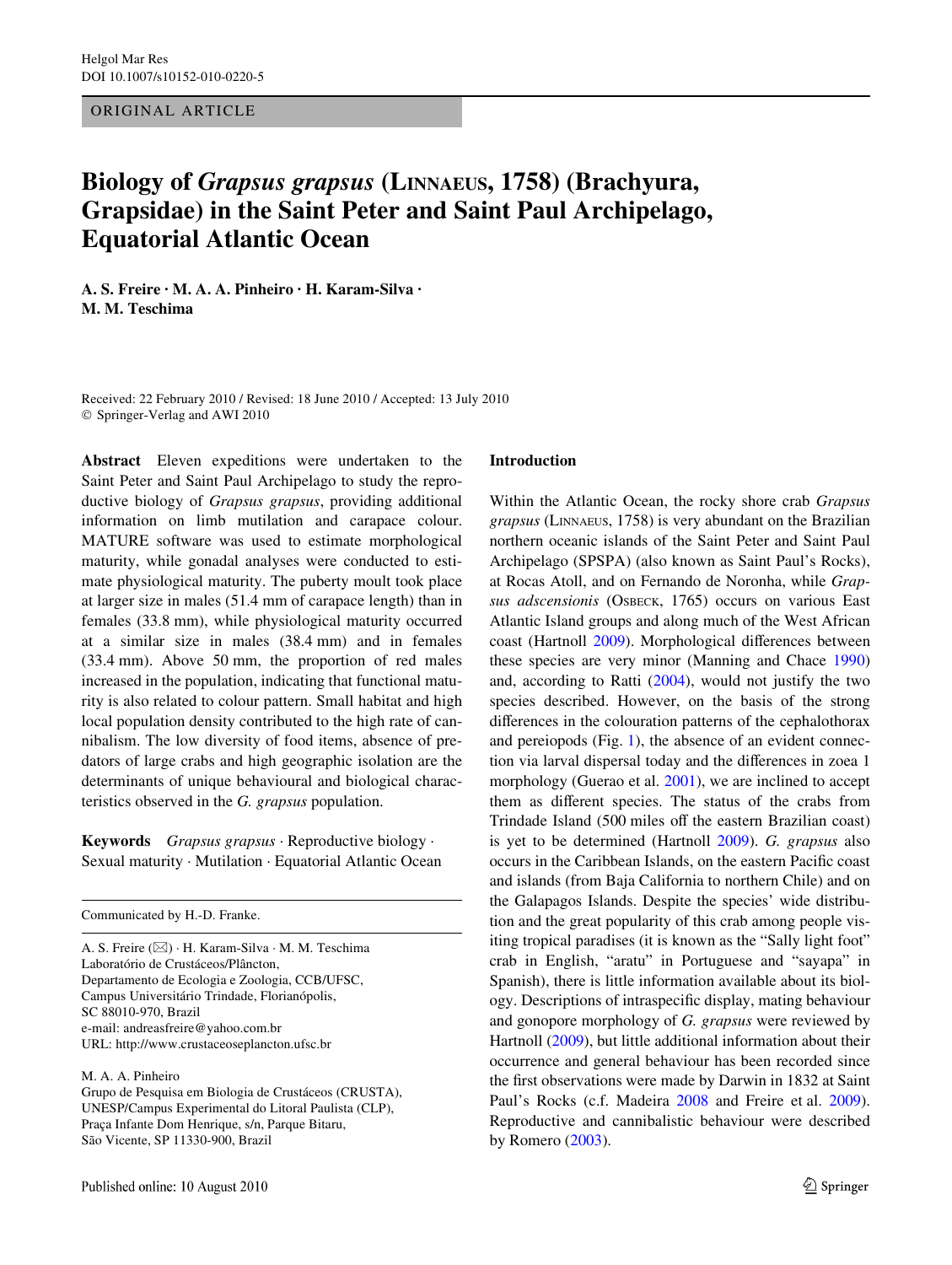<span id="page-1-0"></span>**Fig. 1 a** *Grapsus grapsus* (LINNAEUS, 1758) in the Saint Peter and Saint Paul Archipelago; and **b** *Grapsus adscensionis* (OSBECK, 1765) on Ascension Island. Photo: **a** Maurício Tavares, and **b** Richard Hartnoll



Due to the installation of a Brazilian scientific station on Saint Paul's rocks, it was possible to begin a broad investigation into *Grapsus grapsus* biology since 2003, focusing the research on larval ecology (Koettker et al. [2009](#page-9-3)), growth, abundance monitoring, intraspecific and interspecific interactions (Gianuca and Vooren  $2007$ ) and the present one about reproductive biology.

Determination of the size at which brachyuran crab species begins sexual activity is a key parameter to understanding its life cycle (Hartnoll and Gould [1988\)](#page-9-5). Furthermore, estimation of size of sexual maturity is one of the most important information for planning management programmes (Pinheiro and Fransozo [1998](#page-10-4)), being marked by several morphological, physiological and behavioural changes, indicating the transition between phases (Hartnoll [1985](#page-9-6)).

The life cycle of *G. grapsus*, as with most brachyuran crabs, involves a planktonic larval phase (zoea), recruitment of megalopae and growth through instars. According to Hartnoll [\(1963](#page-9-7)), the relative growth of some brachyuran crustacean, like Majoidea crabs, can be characterized by three phases: immature, prepuberal and mature. These phases are separated by two important moults during ontogeny: prepuberty moult, in which immature crabs begin morphologic changes to become adults, and puberty moult, in which crabs acquire other morphological characters to become mature. The transition of the last juvenile instar to the first adult one is marked by a critical moult (the 'puberty moult'), which is accompanied by morphological changes (Hartnoll [2001\)](#page-9-8). At the puberty moult, male chelae enlarge fast in relation to carapace width to be a better partner's hold, and females have an enlargement of their abdomen to protect the egg mass. These subtle changes in the relative proportion of these body parts make possible a precise estimative of the size at morphological maturity. Females of various crab species can and do mate (morphological maturity) before the ovaries mature, while males are required to present mature gonads (physiological maturity) (Schejter and Spivak [2005](#page-10-5)). The size at which morphological and physiological maturity are achieved is not necessarily the same; as a result, a determination of these different sizes at maturity in both sexes can be used to estimate functional maturity (Pinheiro and Fransozo [1998;](#page-10-4) Pinheiro and Fiscarelli [2001](#page-10-6)). Functional maturity is a broader concept that should also include mating ability, which depends on physiological, behavioural and morphological aspects (Corgos and Freire [2006\)](#page-9-9). Sexual maturity studies about crabs are very common in the literature, especially in relation to species of economic importance, and also with grapsoids that play a key ecological role in their habitats (e.g. Flores et al*.* [2002](#page-9-10); Flores and Paula [2002](#page-9-11); Luppi et al. [2004\)](#page-9-12).

The focus of this study is to estimate physiological and morphological maturity sizes of *G. grapsus* on Saint Paul's rocks, as well as to describe carapace colour patterns and their possible correlation with maturity. An evaluation of sex ratio and the incidence of mutilated individuals (limb autotomy and carapace injures) in the population are also presented. The findings reported here add new information to the few existing studies on the reproduction investment of tropical crab species (Hartnoll [2006\)](#page-9-13), with possible use at management programmes.

## **Materials and methods**

#### Study area

SPSPA  $(00^{\circ}56'N-29^{\circ}22'W)$  is a group of 14 islets, with surrounding depths of 5,000 m, located near the Mid Atlantic ridge, around 80 km north of the Equator, 1,000 km from the Brazilian coast and 1,890 km from Senegal (Africa) (Fig. [2\)](#page-2-0). It is one of the smallest and most isolated oceanic islands in the world (Feitoza et al. [2003\)](#page-9-14). The main islets are separated by channels and a small inlet, with depths ranging from 4 to 25 m. It receives waters from the east (South Equatorial Current) and west (Atlantic Equatorial Undercurrent) of the Atlantic Ocean (Edwards and Lubbock  $1983$ ). The area is a fishing ground for Scombridae (tuna fish), Carangidae and Exocoetidae (flying fish) (Vaske Júnior et al*.* [2006\)](#page-10-7), with frequent observations of whale sharks and manta rays, and more than 50 species of reef fishes and many endemic species (Feitoza et al. [2003](#page-9-14)).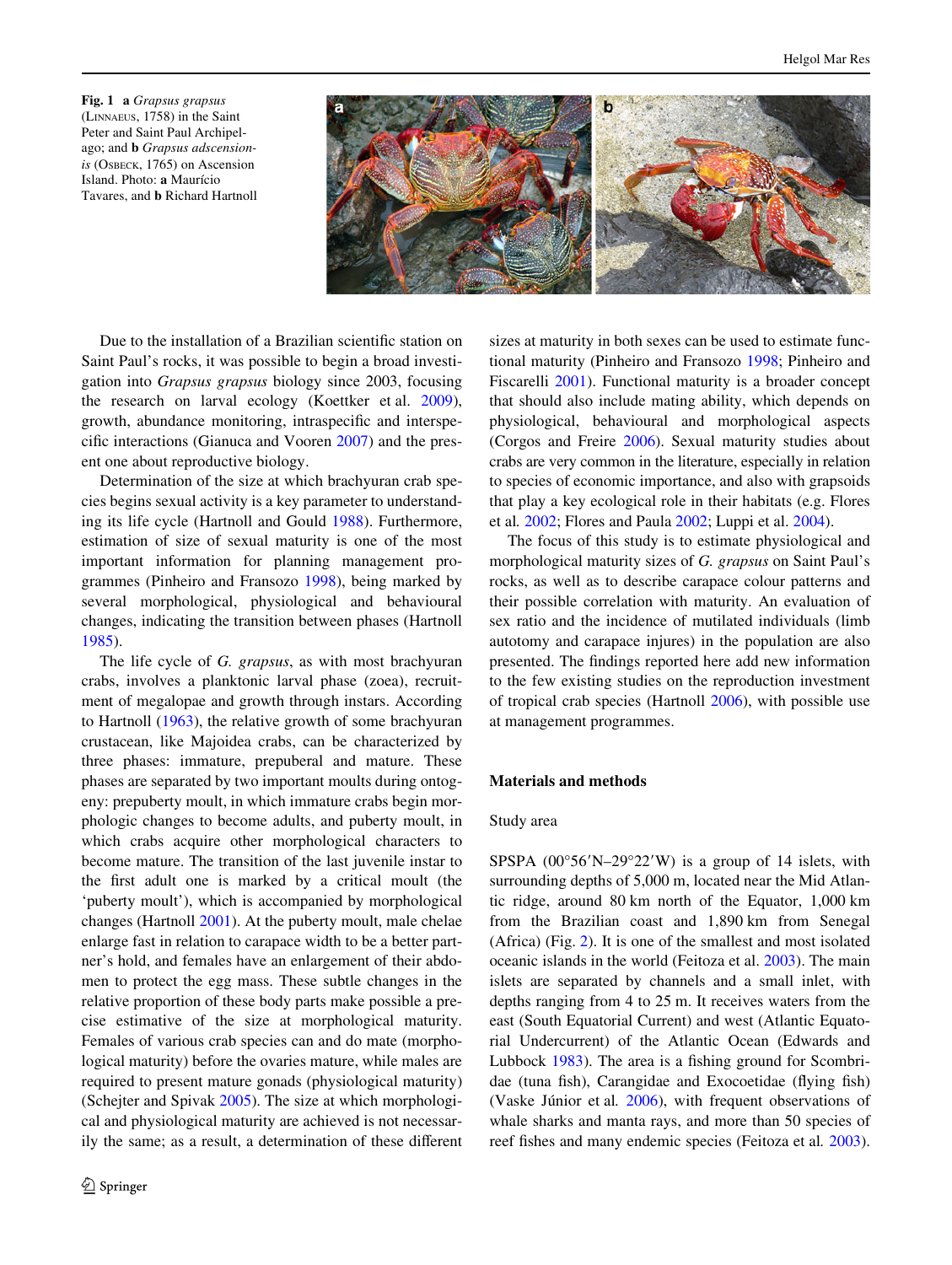

<span id="page-2-0"></span>**Fig. 2 a** Position of the Saint Peter and Saint Paul Archipelago, and current circulation in the Atlantic Ocean (modified from Edwards and Lubbock [1983\)](#page-9-15). *ECC* Equatorial counter current, *AEU* Atlantic equa-



torial undercurrent, *SEC* South Equatorial current, *BC* Brazil current, *NBC* North Brazilian current; and **b** the whole Archipelago showing the small inlet and Belmont Island

The area is recognized as a Brazilian Exclusive Economic Zone. The Brazilian Scientific Program for the SPSPA maintains a team of scientists there for 15-day period, assisted by fishermen, under extreme environmental conditions, such as rough waves, complete isolation and occasional seismic tremors. The research described here was concentrated at the Belmonte Islet, the largest islet, with an area of  $500 \text{ m}^2$ . The emerged area of the Belmont Islet has a very irregular relief, where ocean waters fill the rocky pools mainly by the action of the waves. Tidal cycle had not been scientifically described in the area.

## Sampling strategies

Crabs were spread out in the whole island, occupying different microhabitats as the rocky pools, rocky coast, rocky crevices, breeding and nesting sites of the booby *Sula leucogaster* (BODDAERT, 1783), under the scientific station and over the pier. The crabs were sampled randomly and manually, in all these microhabitats, using a  $50$ -cm<sup>2</sup> net over the rocky floor or directly with the hands. Crabs were sampled during the day, especially in the morning, when the action of the waves was less intense. The crabs were immediately frozen in individual plastic bags and duly labelled. Samples were taken on 11 expeditions from February 2003 to May 2005, with the number of crabs/expedition limited by the Scientific Program.

During the laboratory analyses, the specimens were identified by sex and classified as males, non-ovigerous and ovigerous females. The abdomen shape of the females was classified at three categories (triangular, triangular/round or round) (Fig. [6\)](#page-5-0). The following measurements were taken with a vernier calliper  $(0.05 \text{ mm})$ : carapace width and length (CW and CL, respectively), propodus length of the cheliped (PL), greatest width of the fifth female abdominal somite (AW) and length of first male gonopods (GL). Exemplars were dissected for gonadal development stage estimation by macroscopic analysis.

The relative growth of propodus and gonopod (males) and pleon (females) was studied using log-transformed data (see Pinheiro and Fransozo [1998](#page-10-4), for details). The Snedecor's  $F$  test ( $a = 0.01$ ) was used to check whether one or two regression lines fit better the data. The biometric relations with best fit were used to describe growth changes between phases and estimate morphological maturity size in brachyurans, according to the procedures described by Pinheiro and Fransozo [\(1998](#page-10-4)). The data for each biometric relation establish a characteristic relative growth pattern and were processed using specific computer software: MATURE 1 (Somerton [1980](#page-10-8)) or MATURE 2 (Somerton and Macintosh [1983\)](#page-10-9).

The physiological maturity of each sex was defined according to 3 macroscopic gonadal maturation stages  $(IM = \text{immature}; DE = \text{developing}; MA = \text{mature}, \text{Table 1}),$ considering shape, colour and gonadal size, modified from Pinheiro and Fransozo ([2002\)](#page-10-10) and Flores et al. [\(2002](#page-9-10)).

The size at which half the population of individuals are mature  $(CW_{50\%})$  was established by size distribution of each sex according to their gonadal maturation stage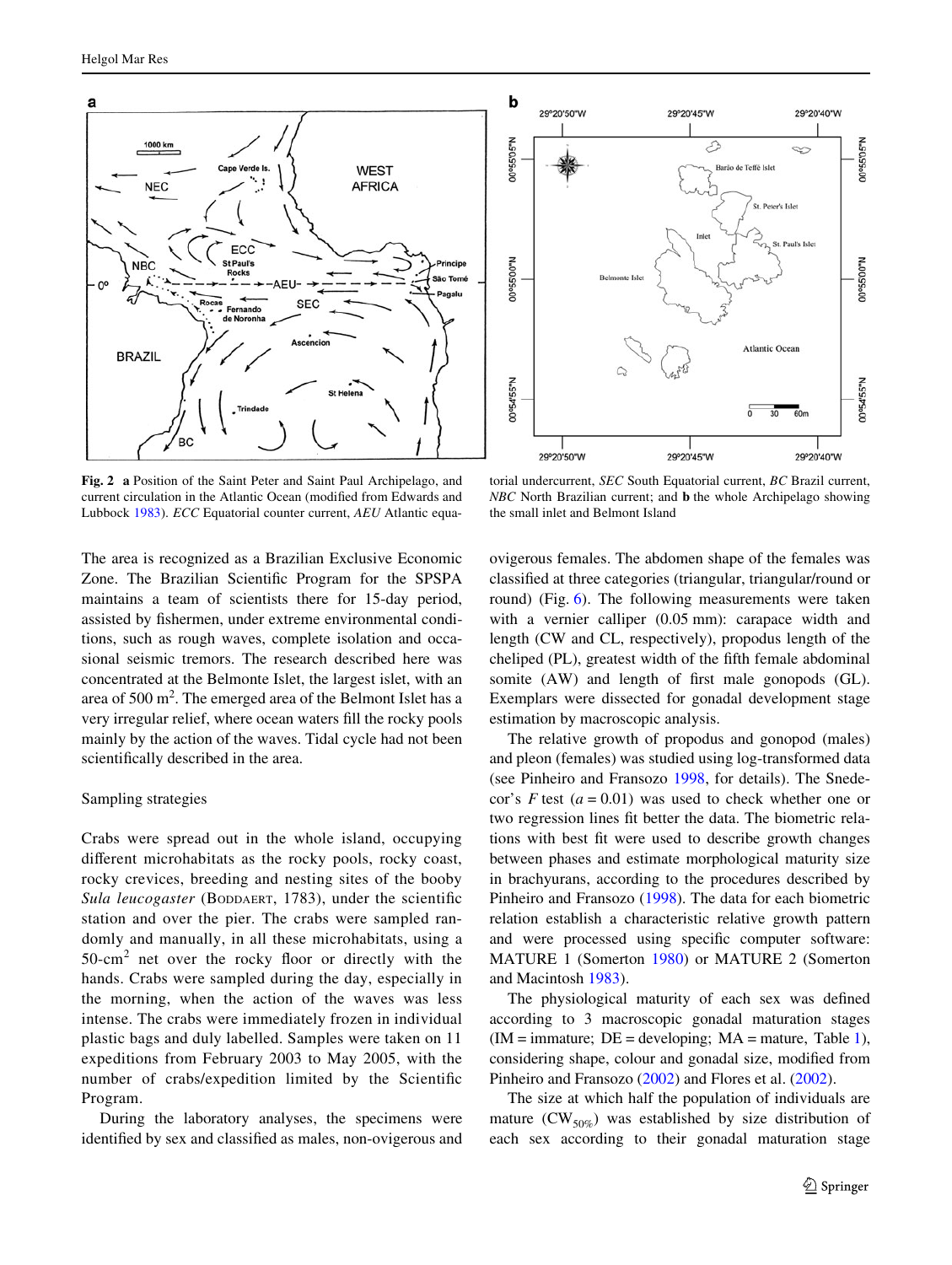| Stage      | <b>Females</b>                                                                                                                                                         | Males                                                                                               |
|------------|------------------------------------------------------------------------------------------------------------------------------------------------------------------------|-----------------------------------------------------------------------------------------------------|
| Immature   | Not visible. Hepatopancreas highly developed                                                                                                                           | Not visible. Hepatopancreas highly developed                                                        |
| Developing | Small ovaries; light yellow to light orange                                                                                                                            | Vas deferens clearly visible; translucent to whitish                                                |
|            | Hepatopancreas developed                                                                                                                                               | Hepatopancreas developed                                                                            |
| Mature     | Ovaries larger; orange to red with distinct opcytes.<br>Ovaries occupying most of the available cephalothorax space,<br>at least 1/2 of the size of the hepatopancreas | Testes convoluted to enlarged and sinuous, white,<br>at least 1/4 of the size of the hepatopancreas |

<span id="page-3-0"></span>**Table 1** Description of gonadal development stages used in macroscopic analyses of males and females of *Grapsus grapus*

 $(IM = \text{immature}; DE = \text{developing}; MA = \text{mature})$  into 5-mm CW classes, by plotting the proportion of adult stages  $(DE + MA)$  in relation to juveniles  $(IM)$  for each CW class. The frequency of adults by size class was fitted for each sex using Galton's Ogive function ( $y = 1 - e^{-AZ}$ , with  $Z = x^b$ ). An estimates of physiological maturation  $(CW_{50\%})$  was obtained for each sex by  $CW_{50\%} = e^{\left[\ln[-\ln(1-\tilde{0},5)] - \ln(A)\right/b}$ (Fonteles-Filho [1989](#page-9-16)).

The morphological and physiological maturity sizes to each sex were compared to verify a possible synchrony between these events and a possible establishment of functional maturity.

The colour pattern of the specimens was categorized into four groups: (1) Green: carapace green/dark green, with light yellow spots (Fig. [8\)](#page-6-0); (2) Red leg: carapace dark green and pereiopods/chelipeds dark red; (3) Red frontal plate: carapace slight dark red (red in the frontal plate) and dark red legs; and (4) Red: carapace fully and bright red, yellow to white lines and spots and red legs (Fig. [1\)](#page-1-0). The relation between colour pattern categories to CW was analysed graphically.

Crabs sampled randomly during 4 expeditions (*n* = 522) were used to register mutilation (injuries in the carapace as scars, holes, missing pereiopods and regeneration bourse). Frequency distribution of mutilated crabs and number of missing pereiopods were analysed by size (CW) class, and results obtained to each sex were compared by chi-square test (Zar [1998](#page-10-11)).

# **Results**

A total of 705 crabs were captured (384 males and 321 females). Male size (CW) ranged from 14.2 to 69.5 mm  $(39.9 \pm 12.1 \text{ mm})$  and was significantly larger than female size  $(P < 0.05)$ , which ranged from 9.1 to 57.3 mm  $(35.9 \pm 11.1 \text{ mm})$ . The overall sex ratio was 1:0.9 MALE/ FEMALE ( $P < 0.01$ ). The sex ratio did not differ significantly from 1:1 ( $P < 0.05$ ) in 70% of the months sampled. Ovigerous females  $(n = 94)$  ranged from 31.6 to 55.4 mm  $(41.7 \pm 5.46 \text{ mm})$  and recorded in all of samples, with reduced percentage (<20%) during July and May (Table [2](#page-3-1)).

<span id="page-3-1"></span>

|         | <b>Table 2</b> Monthly abundance (number of individuals) of each sex and |                                                                                                                                  |  |  |
|---------|--------------------------------------------------------------------------|----------------------------------------------------------------------------------------------------------------------------------|--|--|
|         | ovigerous condition, as well as monthly sex ratio at Saint Peter and     |                                                                                                                                  |  |  |
|         | Saint Paul Archipelago, Brazil                                           |                                                                                                                                  |  |  |
| $M = 1$ |                                                                          | $\mathbf{T} \cdot \mathbf{L}$ $\mathbf{I}$ $\mathbf{O} \cdot \mathbf{M}$ $\mathbf{C}$ $\mathbf{C}$ $\mathbf{L} \cdot \mathbf{L}$ |  |  |

| Months   | Male  | Female |    |       | Total | $O V\%$ | Sex ratio |           |
|----------|-------|--------|----|-------|-------|---------|-----------|-----------|
|          | total | NO     | OV | Total |       |         | M:F       | Sig       |
| Feb 2003 | 74    | 17     | 17 | 34    | 108   | 50.0    | 1:0.5     | $\ast$    |
| Apr      | 34    | 17     | 7  | 24    | 58    | 29.2    | 1:0.7     | <b>NS</b> |
| Jul      | 41    | 18     | 3  | 21    | 62    | 14.3    | 1:0.5     | *         |
| Nov      | 25    | 24     | 7  | 31    | 56    | 22.6    | 1:1.2     | <b>NS</b> |
| Mar 2004 | 26    | 17     | 7  | 24    | 50    | 29.2    | 1:0.9     | <b>NS</b> |
| Aug      | 29    | 18     | 6  | 24    | 53    | 25.0    | 1:0.8     | <b>NS</b> |
| Nov      | 53    | 31     | 27 | 58    | 111   | 46.6    | 1:1.1     | <b>NS</b> |
| Jan 2005 | 35    | 42     | 14 | 56    | 91    | 25.0    | 1.1.6     | $\ast$    |
| May      | 38    | 33     | 5  | 38    | 76    | 13.2    | 1:1       | <b>NS</b> |
| Jul      | 22    | 17     | 1  | 18    | 40    | 5.6     | 1:0.8     | <b>NS</b> |
| Total    | 377   | 234    | 94 | 328   | 705   | 28.7    | 1:0.9     | <b>NS</b> |

*NO* not ovigerous, *OV* ovigerous, *OV%* percentage of ovigerous females in relation to total females

\* *P* < 0.05

## Morphological maturity estimation

Allometric expressions, determination coefficients, allometric level and the results of Somerton's analyses are shown for each relationship, sex and categories in Table [3;](#page-4-0) Figs. [3](#page-4-1) and [4](#page-4-2).

MATURE 1 revealed three regressions for biometric relation PL  $\times$  CW: CW < 28 mm; 28 < CW < 51.4 mm; and  $CW > 51.4$  mm. There was negative allometric growth before the prepuberty moult (28 mm) followed by positive growth until the puberty moult at 51.4 mm. After the puberty moult, there was a huge increase in the allometric constant (1.19–1.82).

The same software revealed two regression lines for the relation GL  $\times$  CW, with inflection pointed at 28.8 mm. Changes in the relative growth rates of chelae and gonopods provided almost identical estimates of prepuberty size (28 and 28.8 mm, respectively). It is noticeable that allometric growth was positive before the inflection point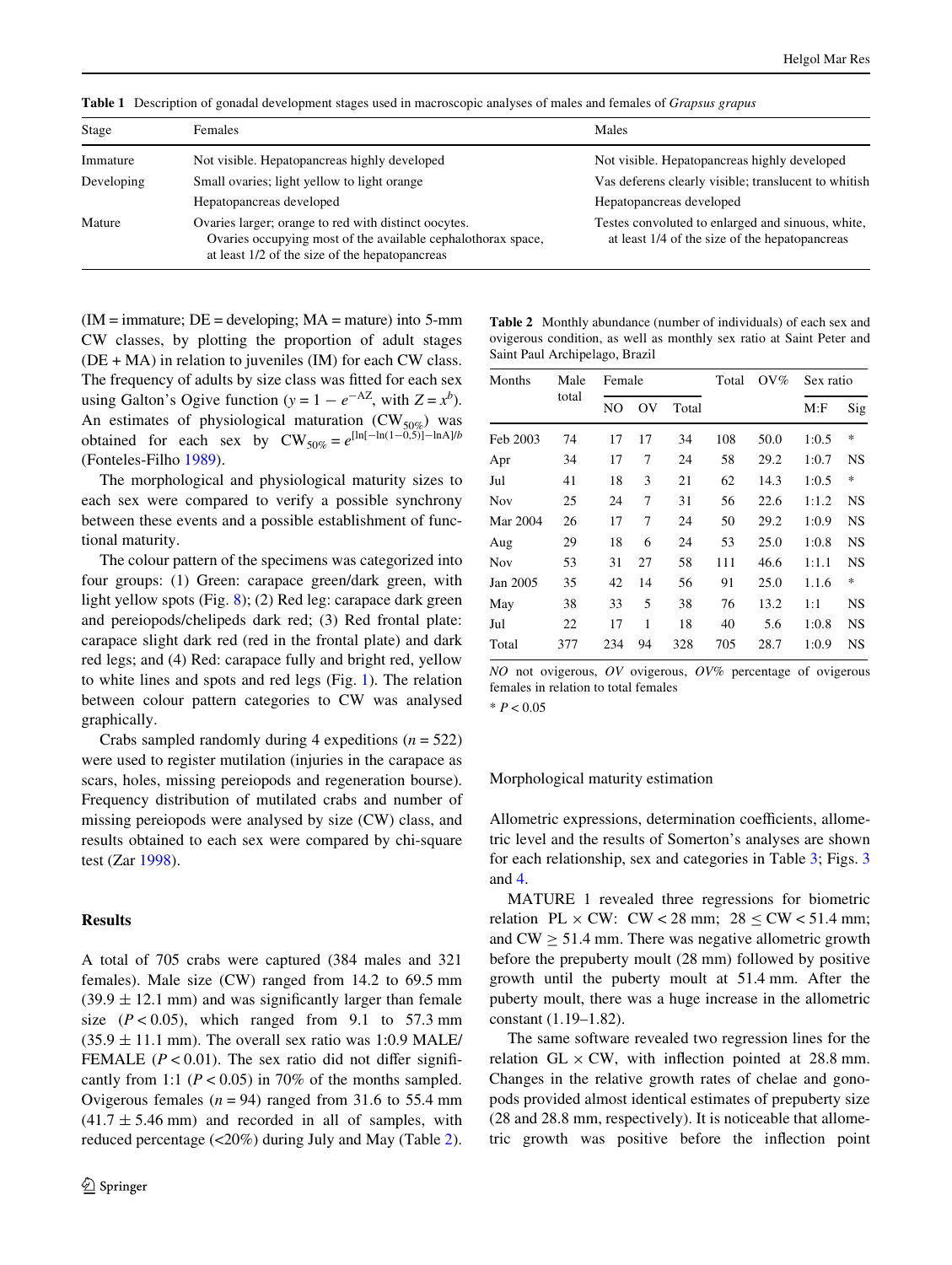| Biometric relation | Sex | Category    | $\boldsymbol{n}$ | Equation ( $y = ax^b$ ) | $R^2$ | Allometric<br>level      | Somerton's $F$ test* |               |
|--------------------|-----|-------------|------------------|-------------------------|-------|--------------------------|----------------------|---------------|
|                    |     |             |                  |                         |       |                          | $F$ value            | $Cut-off(mm)$ |
| $PL \times CW$     | M   | Immature    | 74               | $PL = 0.544CW^{0.91}$   | 0.94  |                          | 36.11                | 28.0          |
|                    |     | Prepubertal | 228              | $PL = 0.214CW^{1.19}$   | 0.96  | $+$                      | 63.84                | 51.4          |
|                    |     | Pubertal    | 68               | $PL = 0.0179CW^{1.82}$  | 0.90  | $+++$                    |                      |               |
| $GL \times CW$     | M   | Immature    | 78               | $GL = 0.0125 CW^{1.94}$ | 0.95  | $++++$                   | 532.17               | 28.8          |
|                    |     | Prepubertal | 296              | $GL = 0.398CW^{0.91}$   | 0.96  | $\overline{\phantom{0}}$ |                      |               |
| $AW \times CW$     | F   | Immature    | 52               | $AW = 0.119CW^{1.37}$   | 0.98  | $++$                     | 27.42                | 23.8          |
|                    |     | Prepubertal | 87               | $AW = 0.0314CW^{1.80}$  | 0.94  | $+++$                    | 769.91               | 33.8          |
|                    |     | Pubertal    | 176              | $AW = 0.777 CW^{0.96}$  | 0.97  | $\Omega$                 |                      | $***$         |

<span id="page-4-0"></span>**Table 3** Results of biometric relations obtained for *Grapsus grapsus* and allometric level of each equation

*PL* chelae propodus length, *CW* carapace width, *GL* first gonopod length, *AW* width of the fifth female abdominal somite

– negative, + positive, 0 isometry

\* Inflection point estimated in Mature 1 analyses  $(P < 0.01)$ , except \*\* where Mature 2 was used



<span id="page-4-1"></span>**Fig. 3** Regression analysis of **a** and **b** chelar propod length (PL)  $(n = 370)$  and **c** and **d** first gonopod length (GL)  $(n = 376)$  against carapace width (CW) for males

(28.8 mm) for the GL  $\times$  CW relation but negative before the inflection point (28 mm) for the PL  $\times$  CW relation.

For the females, the relation  $AW \times CW$  was expressed by three different regressions: (1)  $CW < 23.8$  mm; (2)  $23.8 < CW < 39.4$  mm; and (3)  $CW > 33.8$  mm. The inflection point between regression lines 1 and  $2$  (23.8 mm) was considered the prepuberty size, and the positive allometric constant increased from the lower line towards the upper one (MATURE 1). MATURE 2 was used for the 29.9–39.4 mm CW zone, due to overlap between regression lines in this case. The lower line was the upper one from the previous data  $(b = 1.80)$ , changed to negative allometric growth (0.96) after 33.8 mm. The prepuberty size for morphological maturity was very near between sexes (males, 28.8 mm; females, 23.8 mm), but puberty moult took place at a considerably larger size in males (51.4 mm) than in females (33.8 mm).



<span id="page-4-2"></span>**Fig. 4** Regression analysis of abdomen width (AW) against carapace width (CW) for females  $(n = 315)$ 

Physiological maturity estimation

Among the females, 44% had gonads in the developing stage and 20% had mature gonads. Most of the ovigerous females (77%) had gonads in the developing stage, and none were observed with immature gonads. Among the males, the general proportion of gonadal stages was very similar, with 45% in the developing stage (DE) and 25% having mature gonads (MA). Crabs with mature gonads were found in all months sampled.

Onset of physiological maturity occurs since 20–25 mm CW class, where individuals with mature gonad were represented by 3.7% (males) and 3% (females), reaching 50% with 38.4 and 33.4 mm, respectively (Fig. [5](#page-5-1)).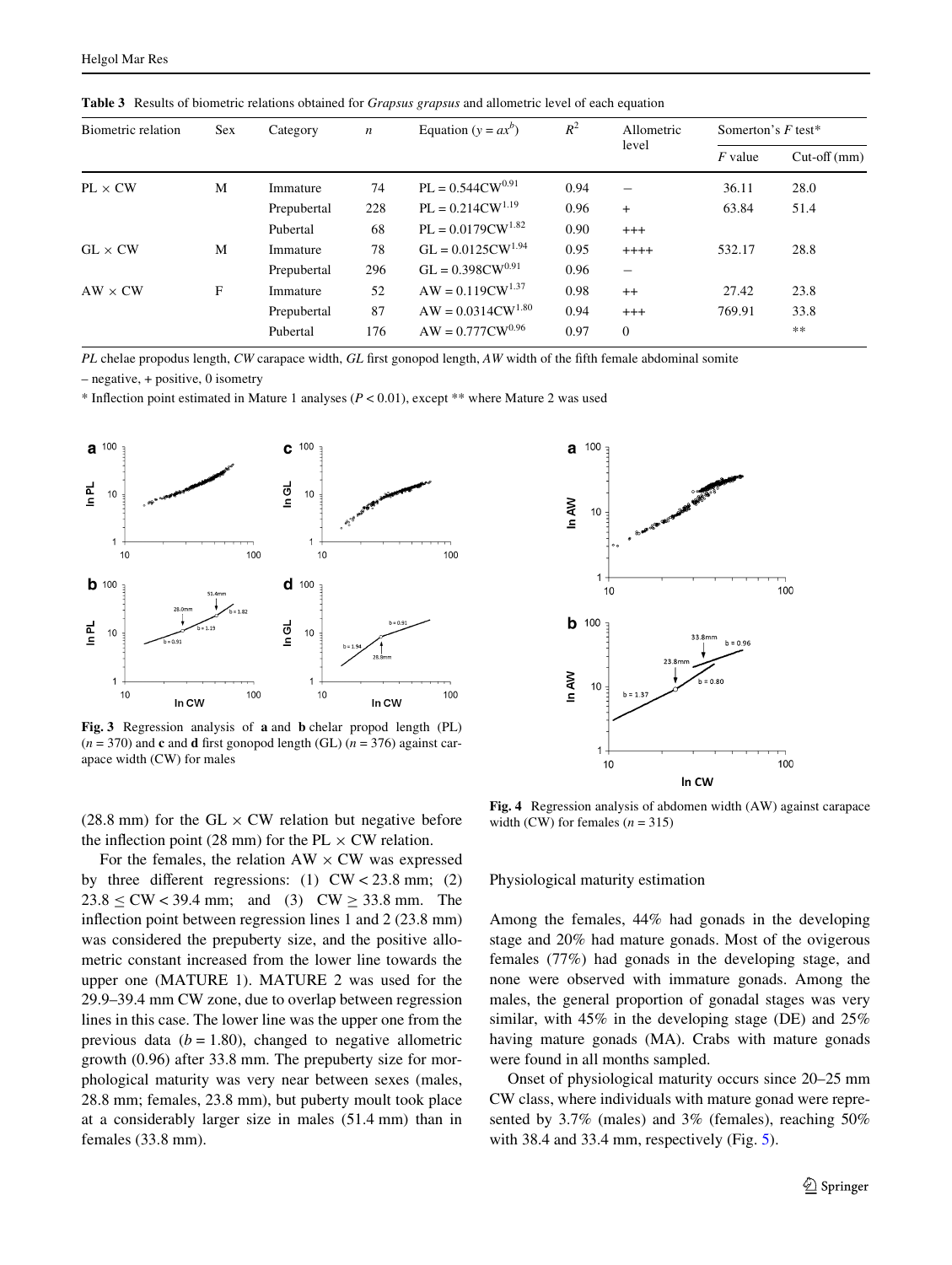

<span id="page-5-1"></span>**Fig. 5** Physiological maturity curve for males (**a**) and females (**b**) of *Grapsus grapsus*, adjusted to the empirical points of the total adult (developing and mature gonads) in each size class (*black*  $point = CW50\% = size$  at which half the population is sexually mature)

# Morphology of the female abdomen

There was a clear trend for abdominal shape change from triangular to round as CW increased (Table [4](#page-5-2); Fig. [6](#page-5-0)). Females with triangular abdomen (1%) were found above the size of morphological maturity (33.8 mm), while 6% of females with round abdomen were registered below that size. The transition of the specimens with three abdominal shapes corresponds to overlap between the two upper regression lines for the biometric relation AWxCW  $(29.9 \leq$  CW < 39.4 mm).

#### Carapace colour

The distribution of colour pattern according to the size of each sex indicated a general trend towards shift from the green pattern to the red one according to the size increment  $(n = 522)$  (Fig. [7](#page-6-1)). Red crabs were mainly large males,

<span id="page-5-2"></span>**Table 4** Range of CW (carapace width, mm) within each abdomen shape category in *Grapsus grapsus* females

| Abdomen shape         | Initial<br>CW <sub></sub> | Final<br>CW <sub></sub> | $\overline{n}$ | Juveniles*       |      | Adults*          |      |
|-----------------------|---------------------------|-------------------------|----------------|------------------|------|------------------|------|
|                       |                           |                         |                | $\boldsymbol{n}$ | $\%$ | $\boldsymbol{n}$ | %    |
| Triangular            | 9.1                       | 34.7                    | 92             | 90               | 73.8 |                  | 1.0  |
| Triangular/round 21.2 |                           | 48.9                    | 28             | 20               | 16.4 | 8                | 4.1  |
| Round                 | 24.1                      | 57.3                    | 198            | 12               | 9.8  | 186              | 94.9 |
| Total                 | 9.1                       | 57.3                    | 318            | 122              | 100  | 196              | 100  |

*T* triangular, *TR* triangular/round, *R* round

\* Calculated using morphological maturity size  $(CW = 33.8 \text{ mm})$  as parameter



<span id="page-5-0"></span>**Fig. 6** Occurrence of females with triangular (T), triangular/round (TR) and round (R) abdomens, by carapace width (CW)

while green crabs were small specimens (not sex dependent). Females of all colours were recorded above the size of sexual maturity (33.8 mm). Crabs of intermediate size (35–45 mm) had all colour patterns. Few male crabs reached physiological maturity (38.4 mm) with the green pattern. Morphological sexual maturity in males (51.4 mm) was achieved when the crabs already had red legs, a red frontal carapace plate or were fully red.

#### Mutilated crabs

From a total of 522 crabs, 122 (24%) were recorded with scars, holes, missing limbs and regenerating bourses. Crabs were recorded with perforations in the carapace and even with the whole branchial chamber exposed. Missing pereiopods were registered in 119 crabs (Table [5](#page-6-2)). Most of them (68.9%) had one missing pereiopod, but crabs with 3 or 4 missing pereiopods were also observed wandering over the rocks. Some crabs had the pereiopod removed in both sides; the fourth pereiopod was the most removed one (Fig. [8\)](#page-6-0).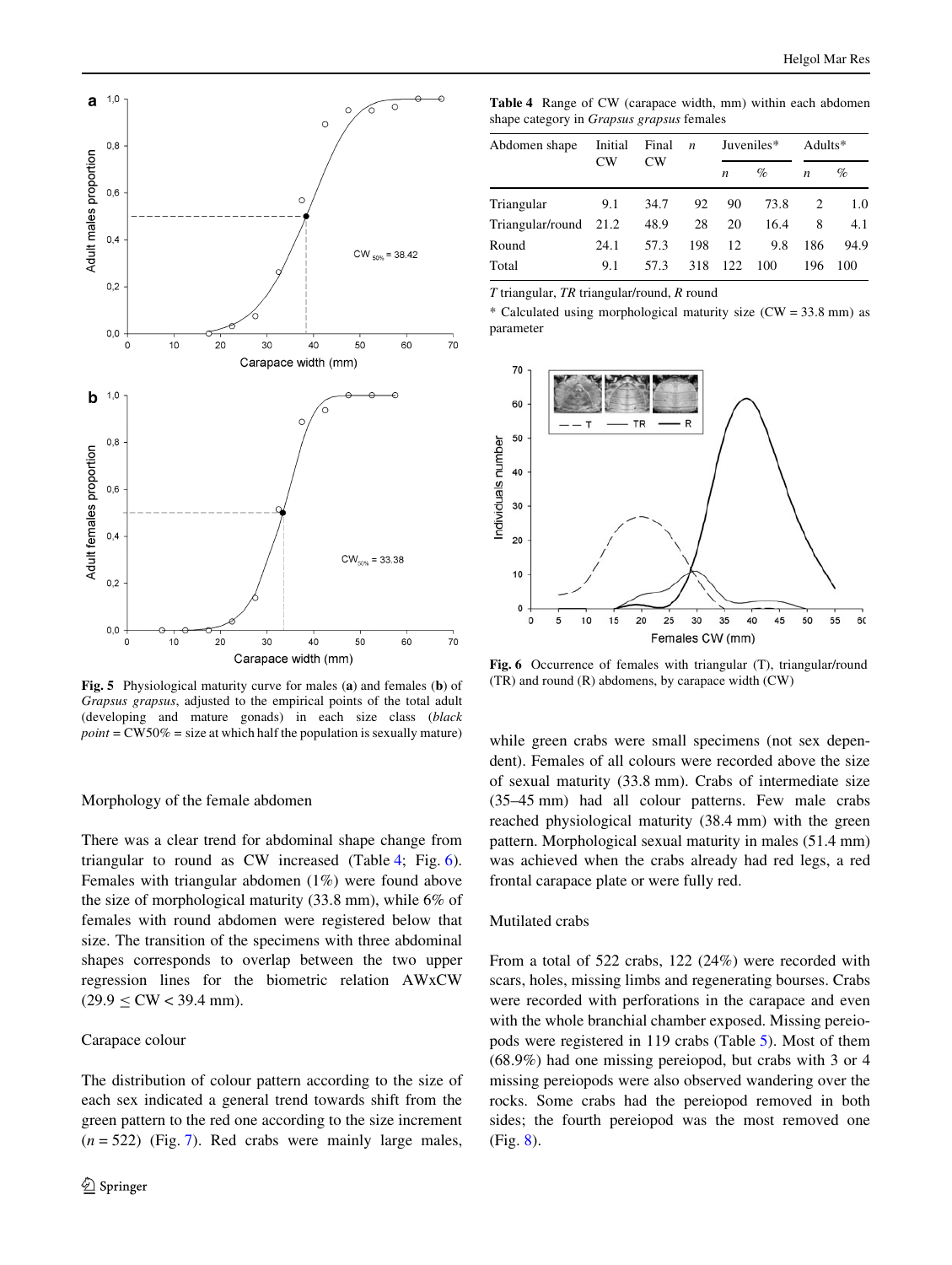

<span id="page-6-1"></span>Fig. 7 Occurrence of different colour patterns on *Grapsus grapsus* by carapace width (CW) **a** males **b** females

<span id="page-6-2"></span>**Table 5** Number of crabs with missing limbs (from 1 to 4) and register of the missing pereiopods in *Grapsus grapsus*

| No. of missing limbs | n        |         | $\%$ |
|----------------------|----------|---------|------|
| 1                    | 82       | 68.9    |      |
| $\overline{c}$       | 31       | 26.1    |      |
| 3                    |          | 4.2     |      |
| 4                    |          | 0.8     |      |
| Total                | 119      |         | 100  |
| Missing pereiopod    | One side | R and L | $\%$ |
| 1st                  | 10       | 2       | 10.1 |
| 2nd                  | 10       | 1       | 9.2  |
| 3rd                  | 16       |         | 13.4 |
| 4th                  | 23       | 1       | 20.2 |
| 5th                  | 19       |         | 16.0 |
| >1                   | 37       |         | 31.1 |

*n* number of crabs, *R* right, *L* left



**Fig. 8** Mutilated *green Grapsus grapsus* wandering in the rocks

<span id="page-6-0"></span>Mutilated crabs were recorded in all the classes, inside the female and male size range (Fig. [9a](#page-7-0)). More than two missing pereiopods were also recorded in most of the sizes analysed (Fig.  $9b$ ). Mutilations of large males ( $> 60$  mm) were scars verified on the carapace. Males and females had equal proportions of missing limbs ( $\chi^2 = 1.80$ ;  $P > 0.01$ ), occurring the same when crabs without one to three pereiopods were compared ( $\chi^2$  = 3.28, 0.06 and 0.60, respectively;  $P > 0.01$ ). Moreover, females without 4 limbs represented more than 50% of predicted ( $\chi^2$  = 4.00; *P* > 0.01).

## **Discussion**

Data about size range of *Grapsus grapsus* are only available for Pacific Ocean sites. The maximum sizes attained by *G. grapsus* from SPSPA (males, 69.5 mm; females, 57.3 mm) were smaller than recorded in Galapagos by Veintimilla ([1975\)](#page-10-12) (75 mm), in Mexico by Rathbun ([1918\)](#page-10-13)  $(87 \text{ mm})$  and in Peru by Romero  $(2003)$  $(2003)$  (males, 79.8 mm; females, 74.6 mm). The maximum size of *G. grapsus* males sampled in this study was similar to *G. adscencionalis* (67 mm), although the females of the latter species were slight larger (69 mm) (Hartnoll [2009\)](#page-9-0).

In brachyuran crabs, the size at the onset of sexual maturity using a single criterion may lead to unrealistic conclusions regarding the actual size at which these organisms are functionally mature (Flores et al*.* [2002\)](#page-9-10). Lopez Grego and Rodrigues ([1999\)](#page-9-17) evidenced a great contrast between different estimates for *Chasmagnathus granulatus.* In the case of *Perisesarma guttatum,* gonadal maturity was also reached much earlier than morphological maturity, while the size of the smallest ovigerous female was surprisingly large, closer to maturity size by biometry (Flores et al*.* [2002\)](#page-9-10). Estimates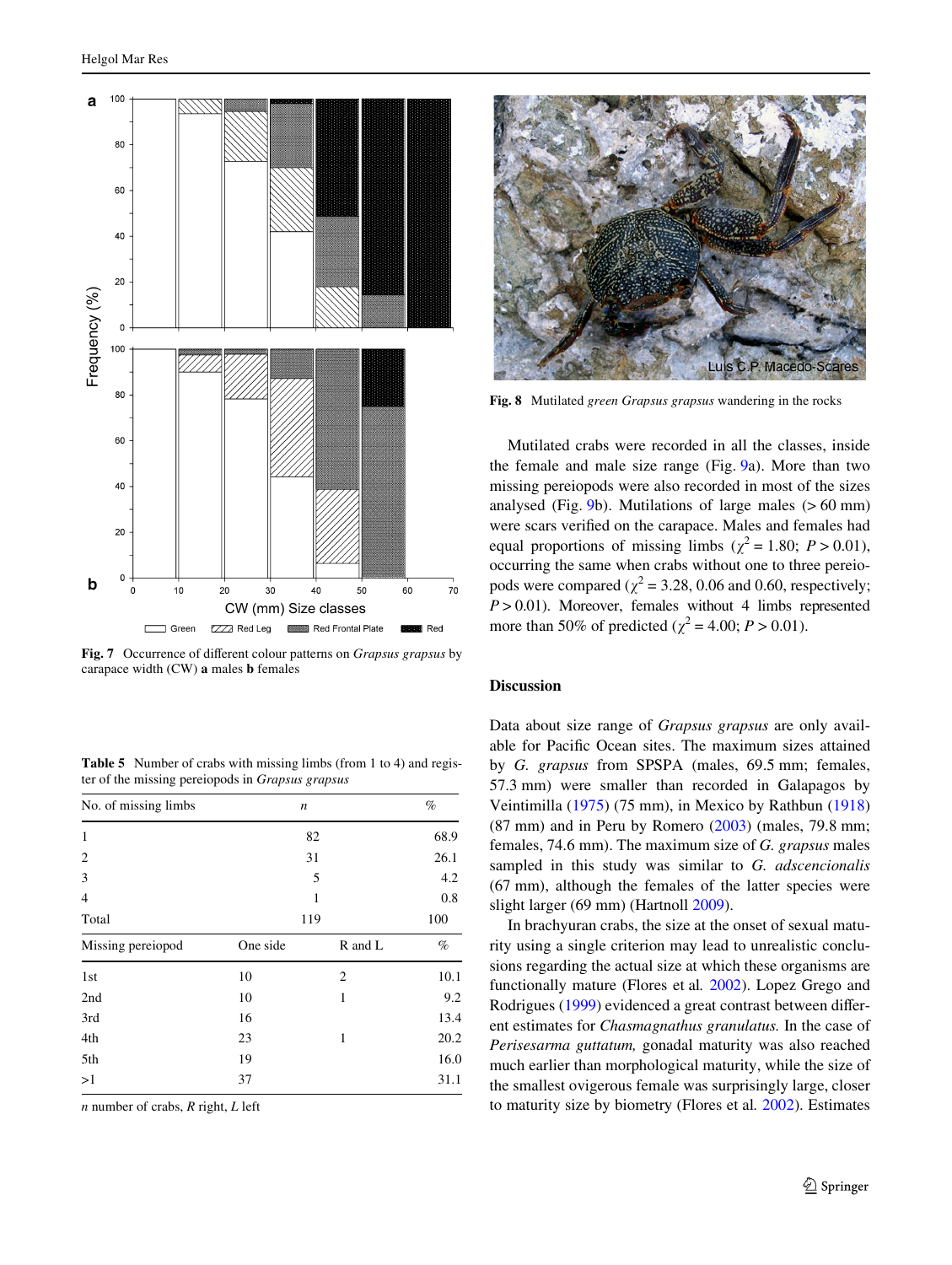

<span id="page-7-0"></span>**Fig. 9** Mutilation in *G. grapsus* by size class (CW, carapace width): **a** Percentage of injured crabs (injured carapace, missing limbs or regenerating bourse) in females and males and **b** number of crabs with 1–4 missing limbs in both sex

based on the smallest ovigerous crab are dependent on sample size and the ovigerous state and do not be used alone to estimate mature specimens (Flores and Paula [2002\)](#page-9-11).

Females of *G. grapsus* with three different shapes of abdomen could be found within the range of the morphological maturity size. In grapsoid crabs, when the abdomen reaches the basis of pereiopod coxae (maximum AW), the female is considered morphologically mature; in *Chasmagnathus granulatus*, at least two moults were necessary to complete morphological maturation of the abdomen (Luppi et al. [2004\)](#page-9-12), with some females observed carrying eggs after first moult, although this sex became morphologically mature when the abdomen is clearly wider and rounded (Luppi et al*.* [2004\)](#page-9-12).

In *G. grapsus*, the prepuberty size (23.8 mm) was reached concurrently during transition to the round abdominal shape (21.2–24.1 mm). Female crabs from 23.8 to

33.8 mm (with intermediate abdomen shape) could be designated as adolescent (or prepuberal), according to the terminology adopted by Alunno-Bruscia and Sainte-Marie [\(1998\)](#page-9-18) and Luppi et al*.* [\(2004](#page-9-12)); however, only after 39.4 mm, females were invariably adults.

Only 5.6% of the 90 females with smaller sizes than the overlap between the prepuberal and puberal phases (<31.6 mm) had developing and mature gonads. In the overlap of these two upper regression lines (31.6–36.8 mm) occurs 47 specimens that comprise 19 (40.4%) prepuberal and 28 (59.6%) adults, whereas 74.5% (35 females) had functional maturity. In sizes greater than the overlap  $(>36.8$  mm), only seven females  $(4.2\%)$  of 165 specimens showed no functional maturity. Ovigerous females were registered since 31.6 mm and comprise a good estimate of the onset of functional maturity of *G. grapsus* in this study. In Galapagos, most of the *G. grapsus* ovigerous females ranged from 36 to 45 mm CW (Veintimilla [1975\)](#page-10-12), reinforcing our results for female adult size in this species. Sexual maturity of *G. adscencionalis* was also reached at a similar size (Hartnoll [2009](#page-9-0)).

Defining size at the onset of functional maturity is more difficult in males because there is increasing evidence that males bearing fully developed testes may be prevented from mating (Flores and Paula [2002\)](#page-9-11). According to the Flores et al. [\(2002](#page-9-10)), the high positive allometric growth of the gonopods can be explained by the distinct development of pleopods into functional gonopods, the same occurring with exemplars of *G. grapsus* with CW < 28.8 mm. After that size, gonopods growth became negatively allometric; the crabs allocated their energy to increasing their chelae, confirmed by positive allometric growth of propodus length. Chelipeds are used in territorial defence, combat, display and courtship (Hartnoll [1982](#page-9-19)). The continuous increase in the positive allometric growth of the chelae, even after the 51.4 mm (cut-off point), indicates that enlargement of the chelipeds is essential to functional maturity. The onset of gonadal maturation in males occurs since 24.2 mm, all being morphologically immature until 51.4 mm (size of morphological maturity), with 47.2% of them showing developing and mature gonadal stages. From 51.4 mm, 96.2% of individuals have mature gonads and were morphologically and physiologically suitable for reproduction (functional maturity). Male physiological maturity of *G. adscencionalis* (32–36 mm), established by Hartnoll [\(2009\)](#page-9-0), was similar to *G. grapsus*, and they also exhibited higher allometric growth of chelae among larger crabs.

After 50 mm, the proportion of red males increased in the population, indicating that maturity is also related to this colour pattern change. Male crabs from 38.4 to 51.4 mm had functional gonopods and were physiological mature, but their proportional chelae size made them less able to compete with the red males. In fact, red frontal plate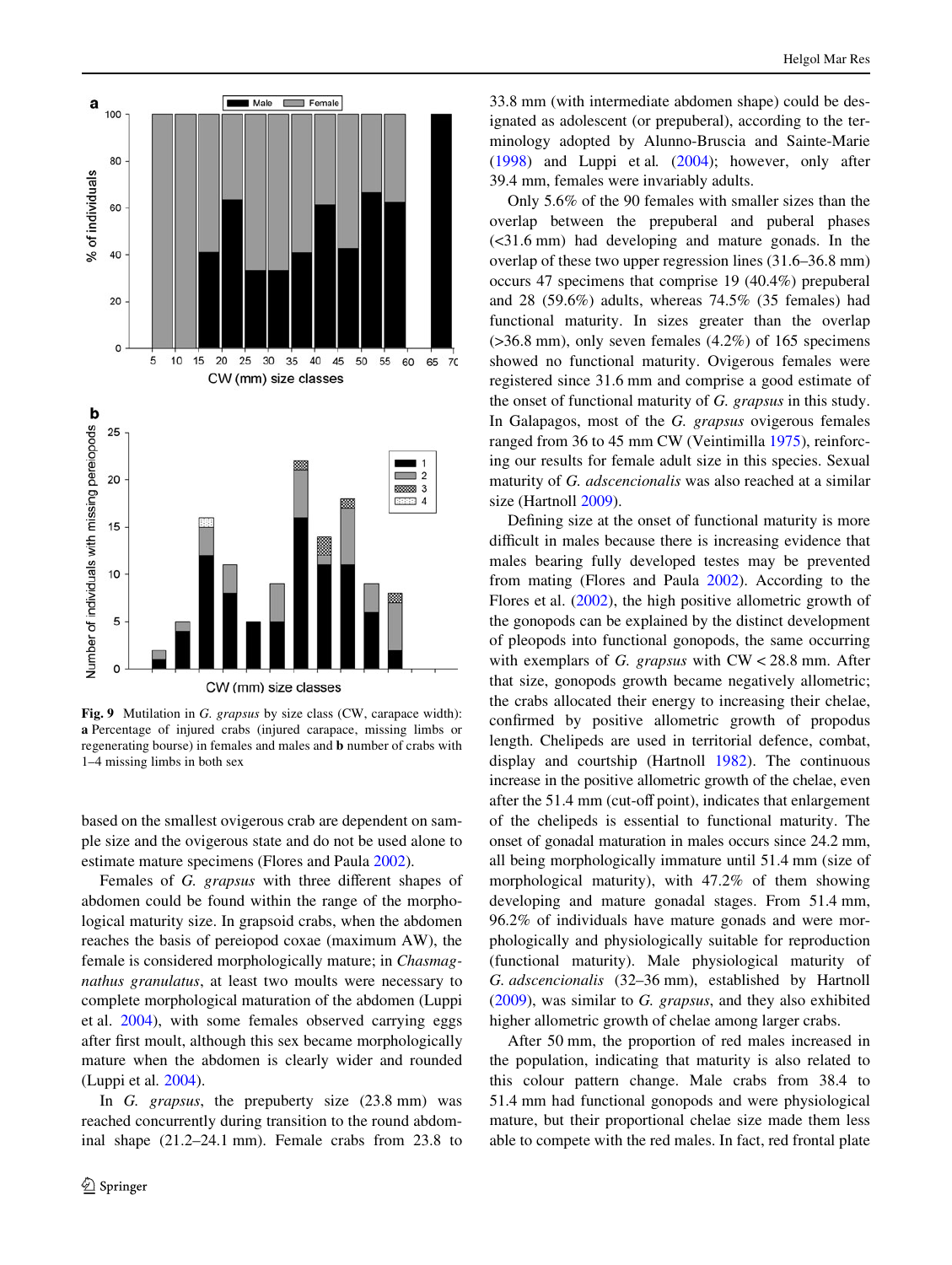males could be seen copulating in the rocks when the breeding embrace took place far from the fully red males. In grapsoids, size differences between potentially mature males may be quite high and exclusion of juvenile crabs during agonistic interactions is expected (Flores et al*.* [2002](#page-9-10)). Males were larger than females in all mating pairs observed, which was caused by the size of males at functional maturity being greater than female ones. Mating couples involving a larger male and a smaller female are commonly recorded in brachyuran crabs (e.g. Pinheiro and Fransozo [1999;](#page-10-14) Flores and Paula [2002\)](#page-9-11), and small males are also under risk of being predated by the female (Lopez Grego and Rodrigues [1999\)](#page-9-17). Cannibalism was observed in a *G. grapsus* Peruvian population after the copula, resulting in the death of the male (Romero [2003\)](#page-10-3), which was not seen at the site studied by us.

In many marine crabs, phenotypic plasticity in carapace colouration patterns has been observed (Reuschel and Schubart [2007\)](#page-10-15) and may involve some advantage against visual predators (Todd et al. [2005](#page-10-16)). Colouration patterns in semi-terrestrial crabs may change with growth, seasonality, current state of the individual such as stress, endogenous rhythms and even changes in temperature (Silbiger and Munguia [2008\)](#page-10-17). Carapace colour has been also correlated with respiratory and osmoregulatory physiology, response to desiccation, moult cycle, chelae biometry/prey selection, chelae autotomy and mating behaviour (Reid et al*.* [1997\)](#page-10-18).

The fact that mature *Grapsus grapsus* males had at least some red colour in their carapace indicated that this colour pattern was important in mating behaviour. Most of the time we observed red leg and red frontal plate male crabs interested in the same female, and the fully red ones could displace them. Colour and size has already been considered representative of hierarchy status in other male grapsoid crabs (reviewed in Abello et al*.* [1997\)](#page-9-20). The existence of relation between colour, size and sex was described in *Perisesarma* (Huang et al*.* [2007\)](#page-9-21) and *Heloecius cordiformis* (Detto et al*.* [2004\)](#page-9-22).

In *Xantho poressa*, the different colour patterns of juveniles and adults are still controversial. Bedini [\(2002](#page-9-23)) suggested that the juveniles have colour patterns that conform to cryptic mimicry in sea grass and that the adults change their colour at their final moult to complete adulthood and move to rocky shores. However, Reuschel and Schubart [\(2007](#page-10-15)) argued that both juveniles and adults were found with highly variable colours, suggesting that they use different colours and disruptive cryptic colouration as passive defence (camouflage). In the SPSPA, green-grey *G. grapsus* were manly found at sea level, on vertical and negative rocky walls, well camouflaged against the dark rocks. On the other hand, the fully red crabs were proportionally more abundant in the rocky pools, nesting bird sites and protected horizontal rocks. *Carcinus maenas* also had a single colour form dominating in a particular area, but the extensive review of Reid et al*.* ([1997](#page-10-18)) was unable to elucidate the reason. The change in allometric growth of *Grapsus grapsus* near to the size at which fully red crabs were proportionally more abundant was related to the fact that larger and red crabs had wider and more circular carapaces than green ones. Changes in allometric growth were also associated with changes to the carapace shape of *X. poressa* (Reuschel and Schubart [2007\)](#page-10-15).

Females of *Grapsus grapsus* in Galapagos also changed their colour gradually from black to red as size increased, reinforcing the popular belief that the larger and redder the crabs are, the more mature they are (Veintimilla [1975\)](#page-10-12). In the SPSPA, red males of *G. grapsus* were more successful in mating, but males with some green in the carapace were also sexually mature. The colour pattern did not seem to be very important for female breeding success, since sexually mature and ovigerous females of all colours were found.

The aggressive intraspecific behaviour of the fully red crabs was even observed when the green crabs were simply walking nearby and not only related to breeding competition. The encounter was usually followed by autotomy and escape or by the death and consumption of the smaller crab. Smaller victims reduce the risk to predators and reduce handling time, making the prey item more profitable in terms of energy returns (Kurihara and Okamoto [1987](#page-9-24)). Data on injured crabs within a population are very variable in the literature (9–65%) (review by Davis et al. [2005](#page-9-25)). Cannibalism, expressed by the mutilation index, among *G. grapsus* in the SPSPA (24%) was much higher than in Peru (5%) (Romero [2003\)](#page-10-3). Cannibalism is a common phenomenon amongst crustaceans and certain conditions encourage this behaviour: an unusual small habitat that prevents dispersal and promotes high population densities (Moller et al. [2008](#page-10-19)), limited food and little available refuge (Marshall et al. [2005\)](#page-10-20). All of these conditions were present in our site, but we do not know which factors contributed to the high mutilation rate. A high percentage of crabs with only one missing limb, a slightly smaller percentage of missing chela, both sexes equally mutilated and large males with scars were also observed in Peruvian *G. grapsus* (Romero [2003](#page-10-3)). The impact of limb losses may indirectly affect other parameters, such as habitat choice and distribution (Davis et al*.* [2005\)](#page-9-25) and the growth and structure of crab populations (Luppi et al. [2001\)](#page-9-26). If a rocky intertidal crab is unable to negotiate its habitat as well with missing walking legs, it may choose an area less influenced by tidal energy until its limbs regenerate (Davis et al. [2005\)](#page-9-25). The negative effects of mutilation on growth have been described in other crab species, and limb regeneration may affect the process of morphological change at the onset of maturity (Luppi et al. [2001\)](#page-9-26). Limb autotomy, especially in species with high incidence of autotomies, should be considered in crab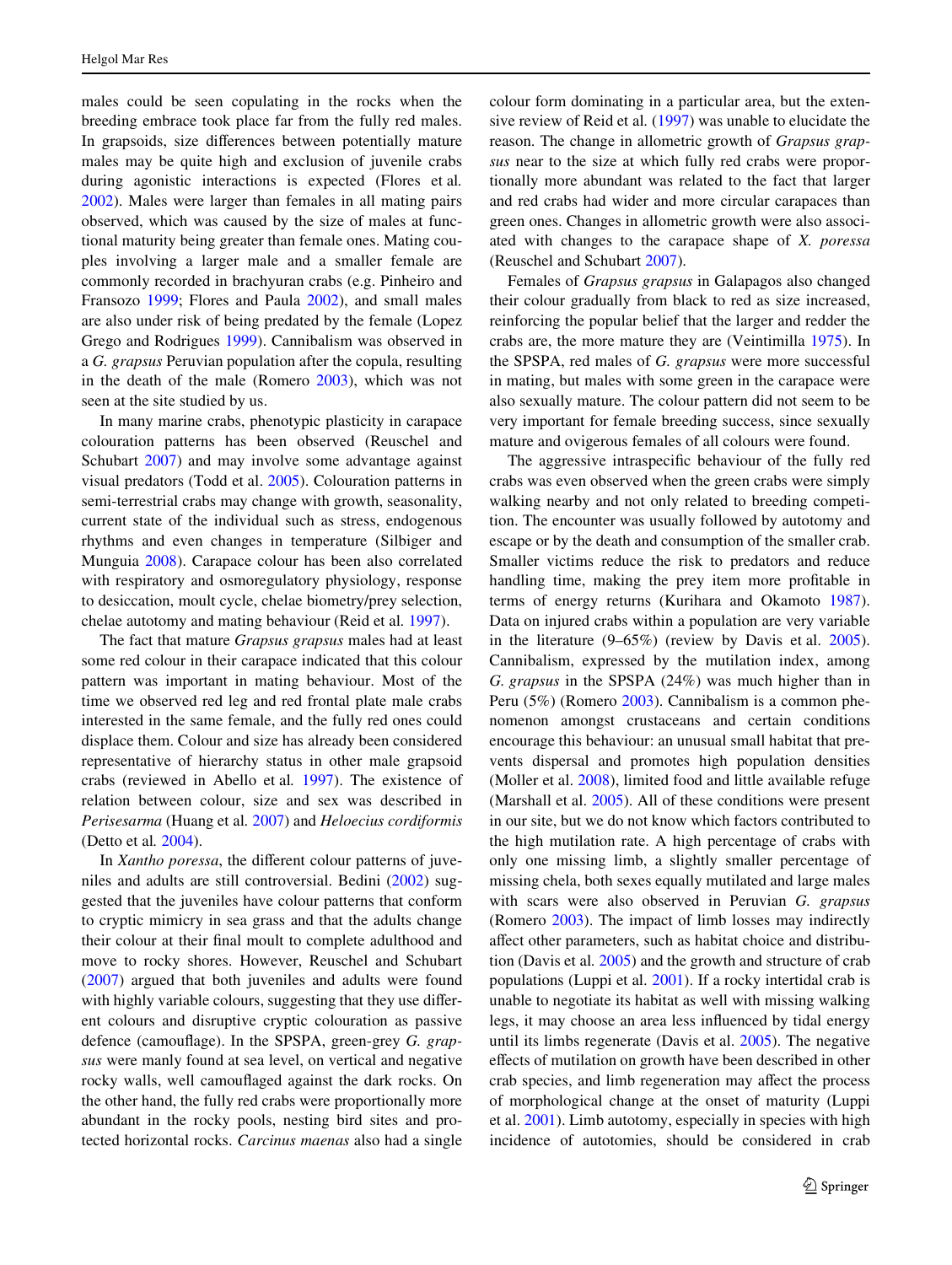fisheries where size at the onset of maturity is relevant (Luppi et al. [2001\)](#page-9-26).

The environmental conditions at the SPSPA are unique, due to the low diversity of food items, lack of predators for large crabs and high degree of geographic isolation. On other Brazilian oceanic islands, *G. grapsus* feed on newborn turtles, while on the Peruvian coast the species preys on cirripeds and mytilideans mussels (Romero [2003\)](#page-10-3), all of which are absent at our site. However, the booby *Sula leucogaster* colony represents an important food source for the crab, contributing to the high abundance of crabs in relation to other sites (Gianuca and Vooren [2007\)](#page-9-4). These features, together with the high mutilation rate, can affect functional maturity size. Future work on reproduction and behaviour on the Brazilian oceanic islands should take account of the contribution of the environment to the definition of maturity. Molecular, morphological, biometric and carapace colour studies will clarify the status of this species in the Atlantic Ocean islands, as well as the connectivity between its populations.

**Acknowledgments** This research was supported by Conselho Nacional de Desenvolvimento Científico e Tecnológico (CNPq) (Grant 48.0040/2004-4 and 55.8470/2005-0) and Comissão Interministerial para os Recursos do Mar (CIRM). We would like to thank the crew of the fishing boats Transmar I and Transmar II and all the biologists, aquaculture engineers and oceanographers who helped during the field work and crab biometry, especially Vanessa Bevilacqua Tomin Borges for initial data sampling and analysis. We would like to thank Luis Carlos P. Macedo-Soares and Matheus M. Coelho (ECZ/ UFSC) for the help with the maps and graphs.

# **References**

- <span id="page-9-20"></span>Abello P, Aagaard A, Warman CG, Depedge MH (1997) Spatial variability in the population structure of the shore crab *Carcinus maenas* (Crustacea: Brachyura) in a shallow-water, weakly tidal fjord. Mar Ecol Prog Ser 147:97–103
- <span id="page-9-18"></span>Alunno-Bruscia M, Sainte-Marie B (1998) Abdomen allometry, ovary development, and growth of female snow crab, *Chionoecetes opilio* (Brachyura, Majidae), in the northwestern Gulf of St Lawrence. Can J Fish Aquat Sci 55:459–477
- <span id="page-9-23"></span>Bedini R (2002) Colour change and mimicry from juvenile to adult: *Xantho poressa* (Olivi, 1792) (Brachyura, Xanthidae) and *Carcinus maenas* (Linnaeus, 1758) (Brachyura, Portunidae). Crustaceana 75:703–710
- <span id="page-9-9"></span>Corgos A, Freire J (2006) Morphometric and gonad maturity in the spider crab *Maja brachydactyla*: a comparison of methods for estimating size at maturity in species with determinate growth. ICES J Mar Sci 63:851–859
- <span id="page-9-25"></span>Davis JLD, Dobroski NA, Carlton JT, Prevas J, Parks S, Hong D, Southworth E (2005) Autotomy in the Asian Shore Crab (*Hemigrapsus sanguineus*) in a non-native area of its range. J Crust Biol 25:655–660
- <span id="page-9-22"></span>Detto T, Zeila J, Magrath RD, Hunt S (2004) Sex, size and colour in a semi-terrestrial crab, Heloecius cordiformis (H. Milne Edwards, 1837). J Exp Mar Biol Ecol 302:1–15
- <span id="page-9-15"></span>Edwards A, Lubbock R (1983) Marine zoogeography of St Paul's Rocks. J Biogeogr 10:65–72
- <span id="page-9-14"></span>Feitoza BM, Rocha LA, Júnior OJL, Floeter SR, Gasparini JL (2003) Reef fishes of St. Paul's Rocks: new records and notes on biology and zoogeography. Aqua J Ichthyol Aquatic Biol 7:61–82
- <span id="page-9-11"></span>Flores AV, Paula J (2002) Sexual maturity, larval release and reproductive output of two brachyuran crabs from a rocky intertidal area in central Portugal. Invertebr Reprod Dev 42:21–34
- <span id="page-9-10"></span>Flores AV, Saraiva J, Paula J (2002) Sexual maturity, reproductive cycles, and juvenile recruitment of *Perisesarma guttatum* (Brachyura: Sesarmidae) at Ponta Rasa mangrove Swamp, Inhaca Isalnd, Mozambique. J Crust Biol 22:143–156
- <span id="page-9-16"></span>Fonteles-Filho AA (1989) In: Fonteles-Filho AA (ed) Recursos pesqueiros. Biologia e dinâmica populacional. Ceará, Fortaleza
- <span id="page-9-2"></span>Freire AS, Pinheiro MAA, Madeira K, Teschima MM, Silva H, Koettker AG, Fonseca DB (2009) A vida do caranguejo Grapsus grapsus (Linnaeus, 1758) no Arquipélago de São Pedro e São Paulo. In: Viana DL, Hazin FHV, Souza MAC (orgs) O Arquipélago de São Pedro e São Paulo: 10 anos de Estação Cientifica. Brasilia, DF, SECIRM, pp 195–204. ISBN: 978-85.62033-00-1
- <span id="page-9-4"></span>Gianuca D, Vooren CM (2007) Abundance and behavior of the sally lightfoot crab *Grapsus grapsus* in the colony of the brown booby (*Sula leucogaster*) in the São Pedro and São Paulo archipelago. Invest Mar 35:121–125
- <span id="page-9-1"></span>Guerao G, Schubart CD, Cuesta JA (2001) The first zoeal stages of *Grapsus grapsus* (Linnaeus) and *Geograpsus lividus* (H. Milne Edwards) (Decapoda, Brachyura, Grapsidae) from the Western Atlantic. Nauplius 9:111–121
- <span id="page-9-7"></span>Hartnoll RG (1963) The biology of manx spider crabs. Proc Zool Soc Lond 141:423–496
- <span id="page-9-19"></span>Hartnoll RG (1982) Growth. In: Bliss DE (ed) The biology of crustacea. Embryology, morphology and genetics. Academic Press, New York
- <span id="page-9-6"></span>Hartnoll RG (1985) Growth, sexual maturity and reproductive output. In: Wenner AM (ed) Factors in adult growth. A.A. Balkema, Rotterdam
- <span id="page-9-8"></span>Hartnoll RG (2001) Growth in crustacea—twenty years on. Hydrobiologia 449:111–122
- <span id="page-9-13"></span>Hartnoll RG (2006) Reproductive investment in Brachyura. Hydrobiologia 557:31–40
- <span id="page-9-0"></span>Hartnoll RG (2009) Sexual maturity and reproductive strategy of the rock crab *Grapsus adscensionis* (Osbeck, 1765) (Brachyura, Grapsidae) on Ascension Island. Crustac Int J Crustac Res 82:275–291
- <span id="page-9-5"></span>Hartnoll RG, Gould P (1988) Brachyuran life history strategies and the optimization of egg production. Symp Zool Soc Lond 59:1–9
- <span id="page-9-21"></span>Huang H, Todd PA, Yeo DCJ (2007) Inter- and intra-specific variation in the facial colours of *Perisesarma eumolpe* and *Perisesarma indiarum* (Crustacea: Brachyura: Sesarmidae). Hydrobiologia 598:361–371
- <span id="page-9-3"></span>Koettker AG, Freire AS, Sumida PYG (2009) Temporal, diel and spatial variability of decapod larvae from St Paul's Rocks, an Equatorial Oceanic Island of Brazil. J Mar Biol Assoc UK 89:1–13
- <span id="page-9-24"></span>Kurihara Y, Okamoto K (1987) Cannibalism in a grapsid crab *Hemigrapsus penicillatus*. Mar Ecol Prog Ser 41:123–127
- <span id="page-9-17"></span>Lopez Grego LS, Rodrigues EM (1999) Size at the onset of sexual maturity in *Chasmagnathus granulatus* Dana, 1851 (Grapsidae, Sesarminae), a critical overall view about the usual criteria for its determination. In: Schram FR, VonVaupel Klein JC (eds) Crustaceans and the biodiversity crisis. Brill, Leiden
- <span id="page-9-26"></span>Luppi TA, Spivak ED, Anger K (2001) Experimental studies on predation and cannibalism of the settlers of *Chasmagnathus granulata* and *Cyrtograpsus angulatus* (Brachyura: Grapsidae). J Exp Mar Biol Ecol 265:29–48
- <span id="page-9-12"></span>Luppi TA, Spivak ED, Bas CC, Anger K (2004) Molt and growth of an estuarine crab, *Chasmagnathus granulatus* (Brachyura:Varunidae), in Mar Chiquita coastal lagoon, Argentina. J Appl Ichthyol 20:333–344